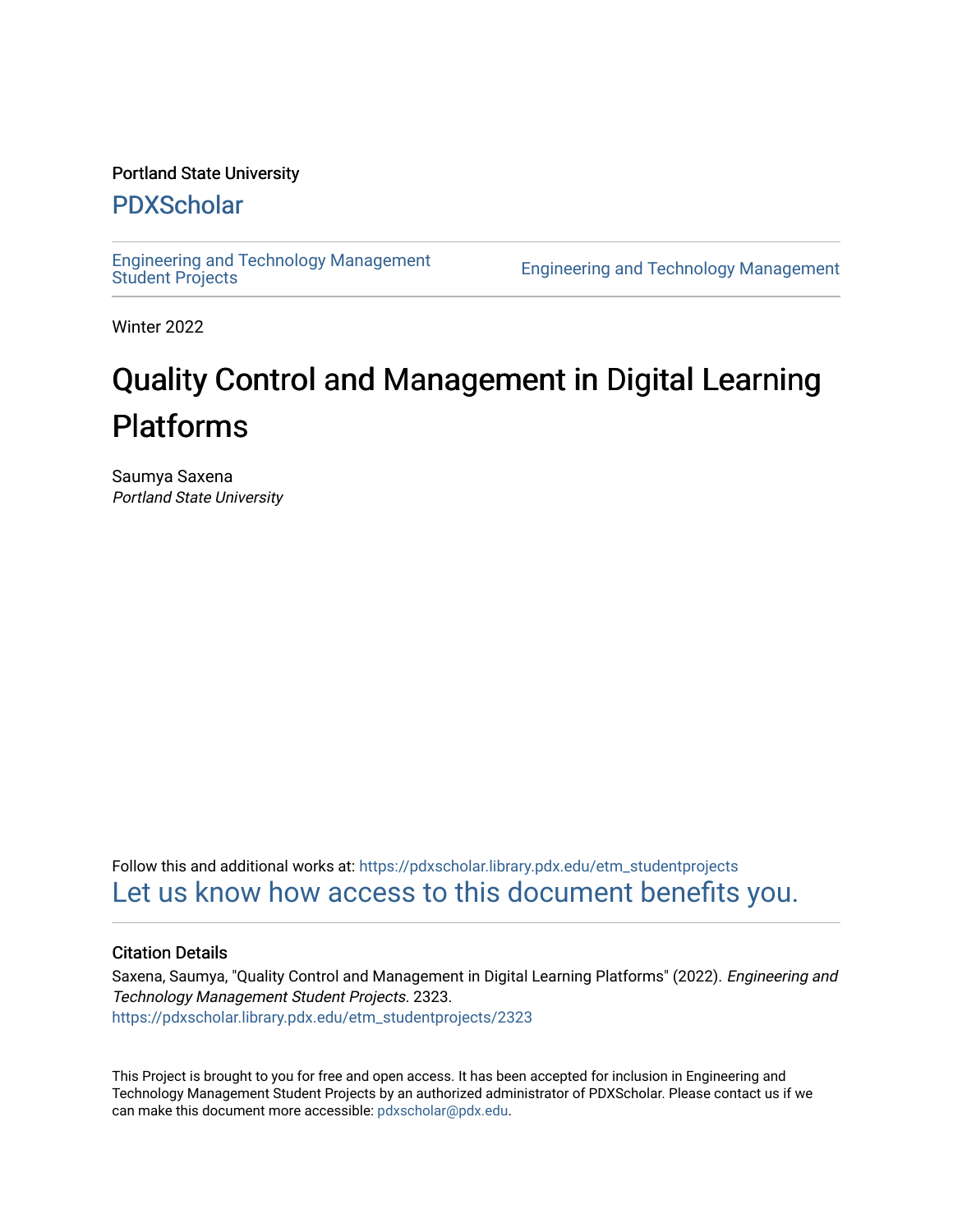

*Quality Control and Management in Digital Learning Platforms*

## **ETM 560: TOTAL QUALITY MANAGEMENT**

**Instructor:** Dr. Liliya Hogaboam

**Submitted By:** Saumya Saxena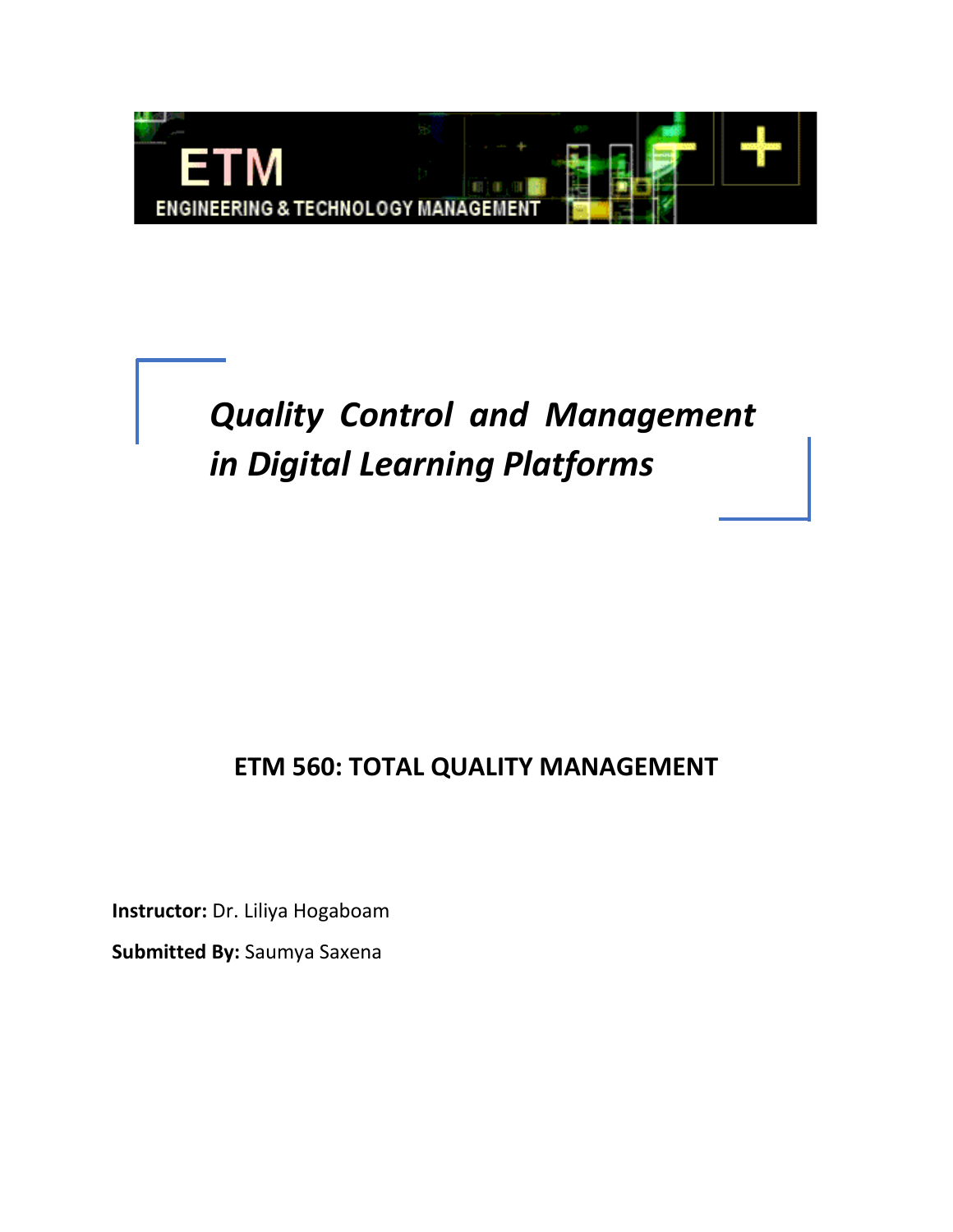### **Abstract**

The COVID-19 pandemic has changed the face of education forever. Though the educational system has seamlessly transitioned from the traditional physical classroom teaching to the digital teaching setup, there are certain barriers faced by students and faculty that affect the quality of digital learning. The aim of this paper is to identify key quality issues in the digital learning platforms used in current online education system from the perspective of students. The research is based on literature review, and responses to a structured questionnaire along with semi-structured interviews. The research shows that majority of the students are satisfied with their digital learning experience on a high level, but they face some key challenges especially in the areas of platform interface and course assessment. The student responses received were analyzed and a list of viable solutions have been recommended to address these challenges. The recommendations are based on the Continuous Process Improvement methodology of Total Quality Management. In future, the study may be extended to a wider set of students from different demographic groups. There is also a scope to evaluate these digital learning platforms from the perspective of faculty and teaching staff.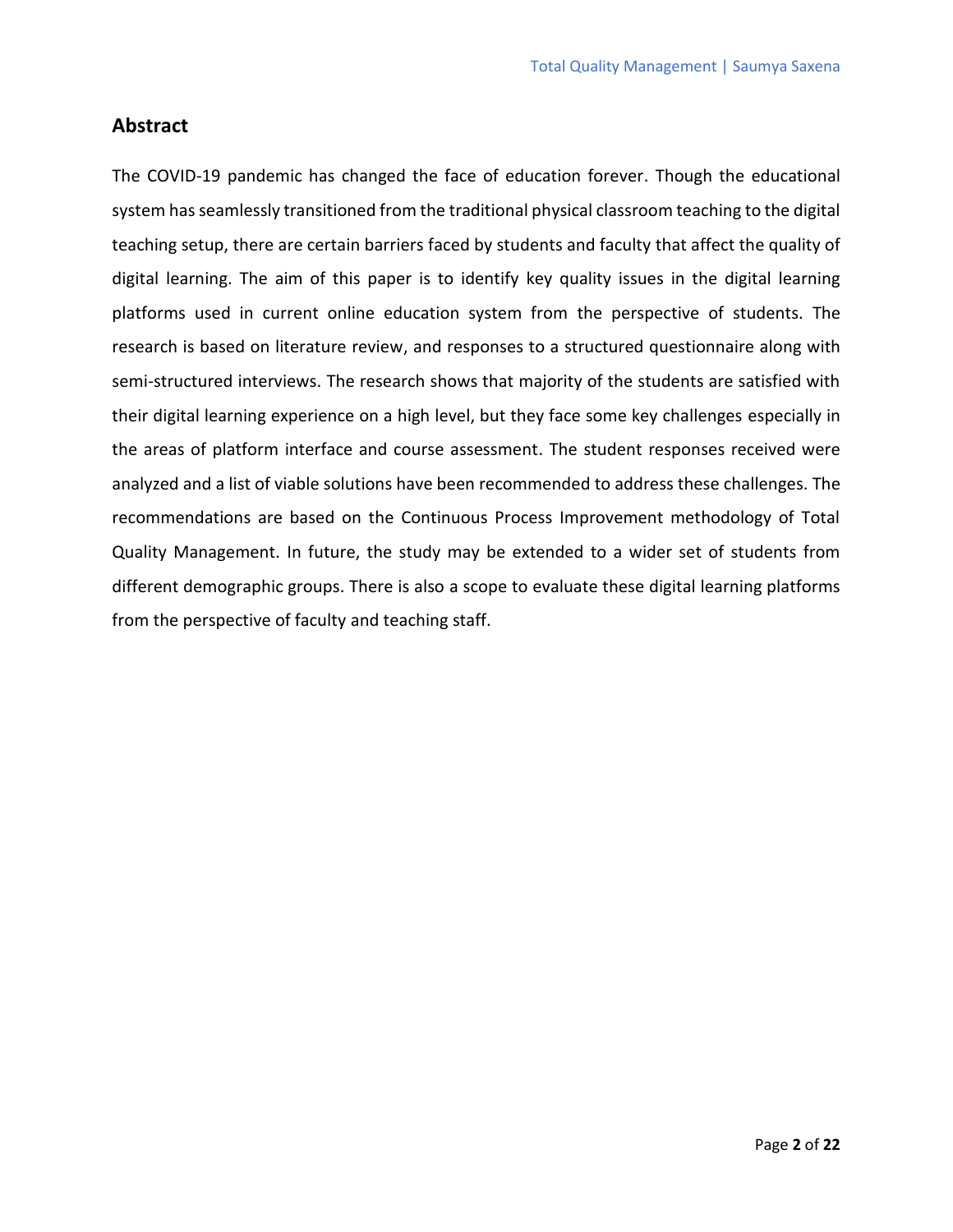## **Table of Contents**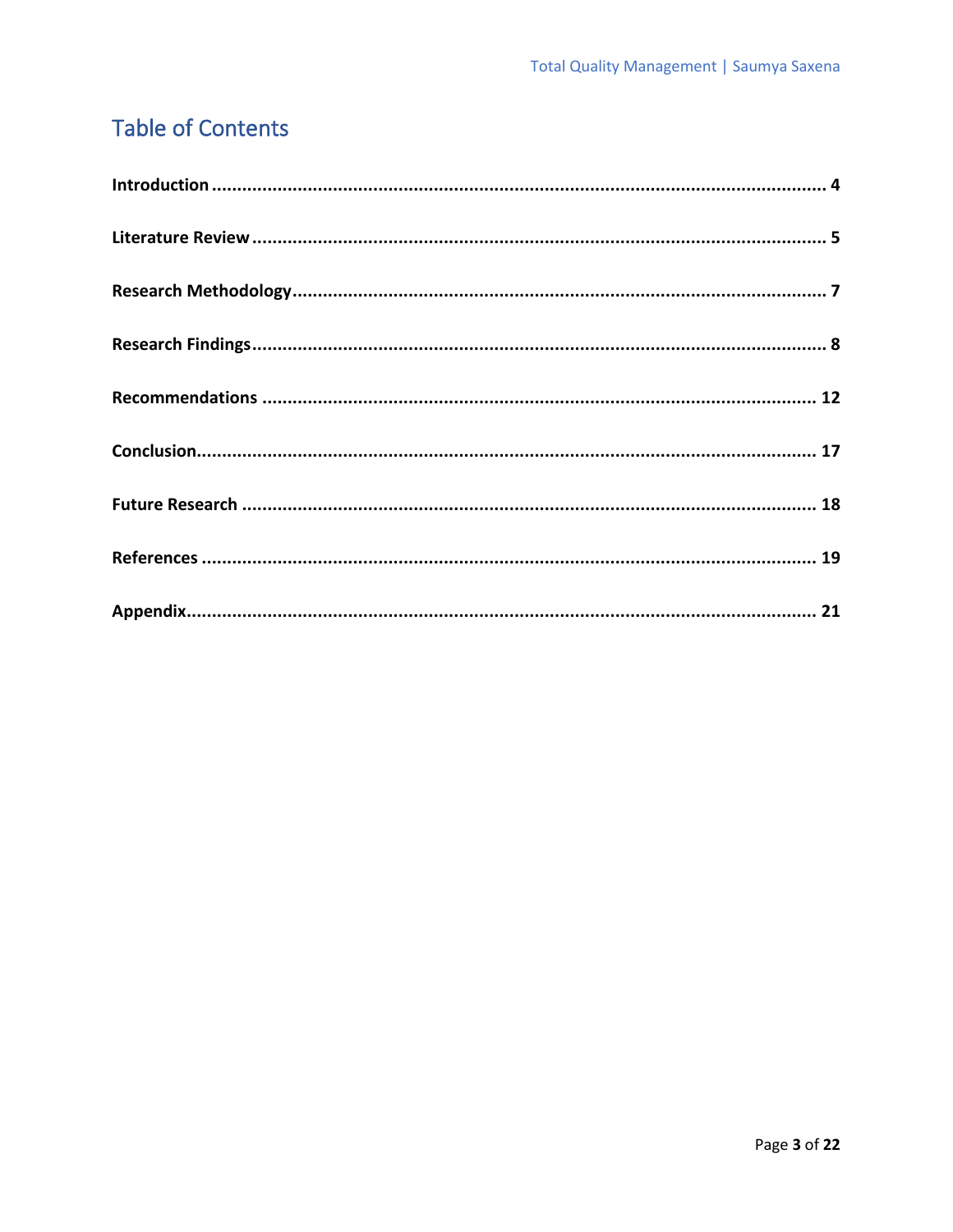#### **Introduction**

The COVID-19 pandemic has changed the way we operate in our daily lives. Due to imposed lockdown and other measures taken to contain the virus, the traditional classroom learnings had to be suspended and the digital learning emerged as the new mechanism to continue teaching and other learning activities. Advancements in the digital technology have led to revamping and transforming of the educational system across the globe. However, this seamless transformation has certain barriers which affect the overall quality of digital learning for the students.

The objective of this paper is to identify and analyze the major quality issues in today's digital learning platforms. The post-pandemic surveys have shown that students are preferring digital/online learning over traditional learning methods. But further research indicates that there are some areas of digital learning platforms which need to be improved to offer quality learning experience to students. Four areas of digital learning platforms i.e., digital course content, digital course assessment, platform interface and collaboration methods, have been used for a detailed study of quality issues. The in-depth research is based on a structured questionnaire and semi-structured interviews. The research shows that platform interface and digital course assessments are the critical areas requiring quality improvement.

To overcome these quality issues, the techniques, and tools of Total Quality Management (TQM) have been explored. The paper describes how the Continuous Process Improvement methodology of TQM can be utilized to improve quality of digital learning platforms.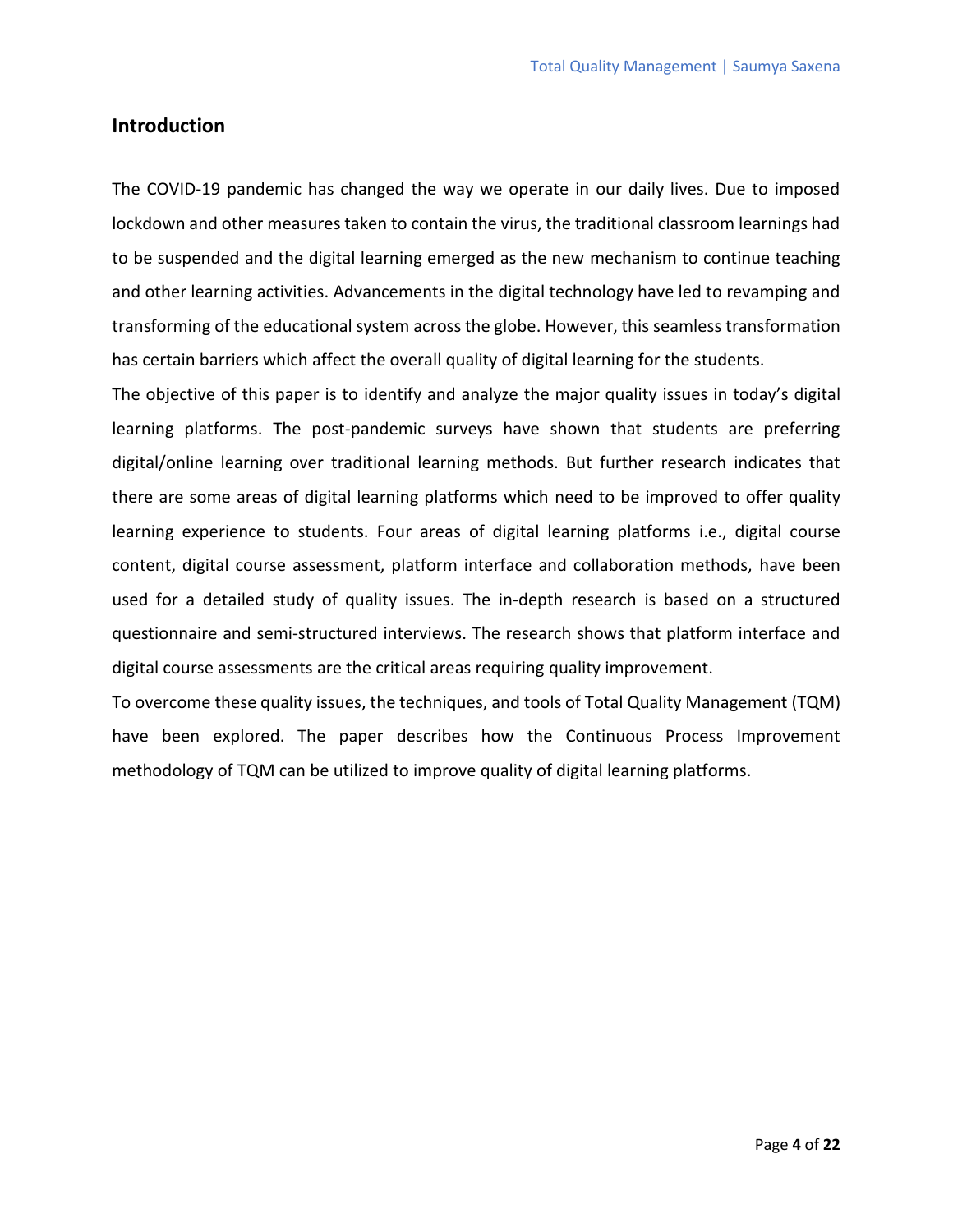### **Literature Review**

A study of multiple surveys and articles have shown that despite the shortcomings of digital learning platforms, majority of students prefer to continue online learning instead of the traditional method. Some of the major advantages as reported by students are given below:

- **Self-paced learning:** There is no fixed schedule in many courses and students have the flexibility to access the learnings as per their convenience of time and place.
- **Better-**time management: Digital learning format allows students to manage studies with their other commitments of work and career.
- **On the go access to documents:** Students can access the course content anytime anywhere from different devices such as the laptop, mobile, tablets etc.
- **Broader learning opportunities:** One of the highly regarded advantages of digital learning is the wide variety of options available to students and professionals without uprooting their lives. A student from India can enroll in a course offered by universities of the US.
- **Customized learning environment:** With online classes, students have the opportunity to learn and study in their comfort zone. They can access the course content even when they are travelling. Also, they can communicate with teachers and classmates through different channels such as email, digital learning platforms, videoconference etc.

A survey, the Digital Learning Plus, conducted in April 2021 and published by Bay View Analytics suggest that 73% students would like to take some fully online classes in the future [4]. However, the same survey also indicates that many students want an increase of technology usage in their courses.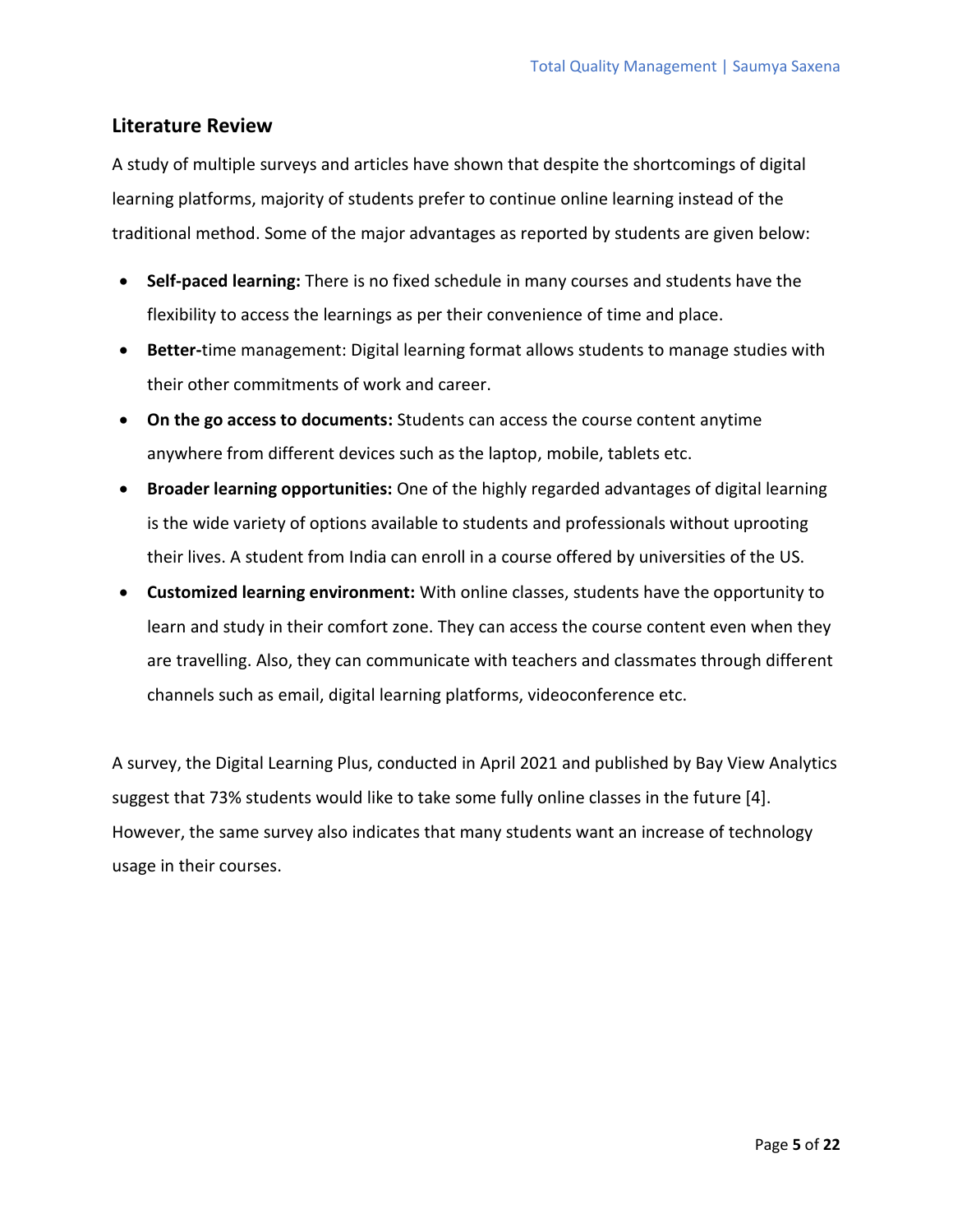

## Preferences for my post-pandemic academic experiences

*Figure 1: The Digital Learning Plus survey (April 2021) [4]*

Studies in the field of digital learning show the following disadvantages:

- **Lack of human engagement:** The learnings are delivered through coursework and prerecorded lectures. And as most of the times the students are studying in silos as per their convenience, there is less engagement with other students and faculty.
- **Absence of opportunities for hands-on learning:** The hands-on learning of complex subject such as lab work in science, are missed in digital learning setting.
- **Supervised teaching and assessment:** The assessments taken online are mostly not proctored leaving the students with a scope of using unethical methods of passing the assessment.
- **Ineffective collaborative learning:** Since the students are not physically gathered in a joined classroom, there are limited interpersonal relationships developed and effective collaboration is missed in projects.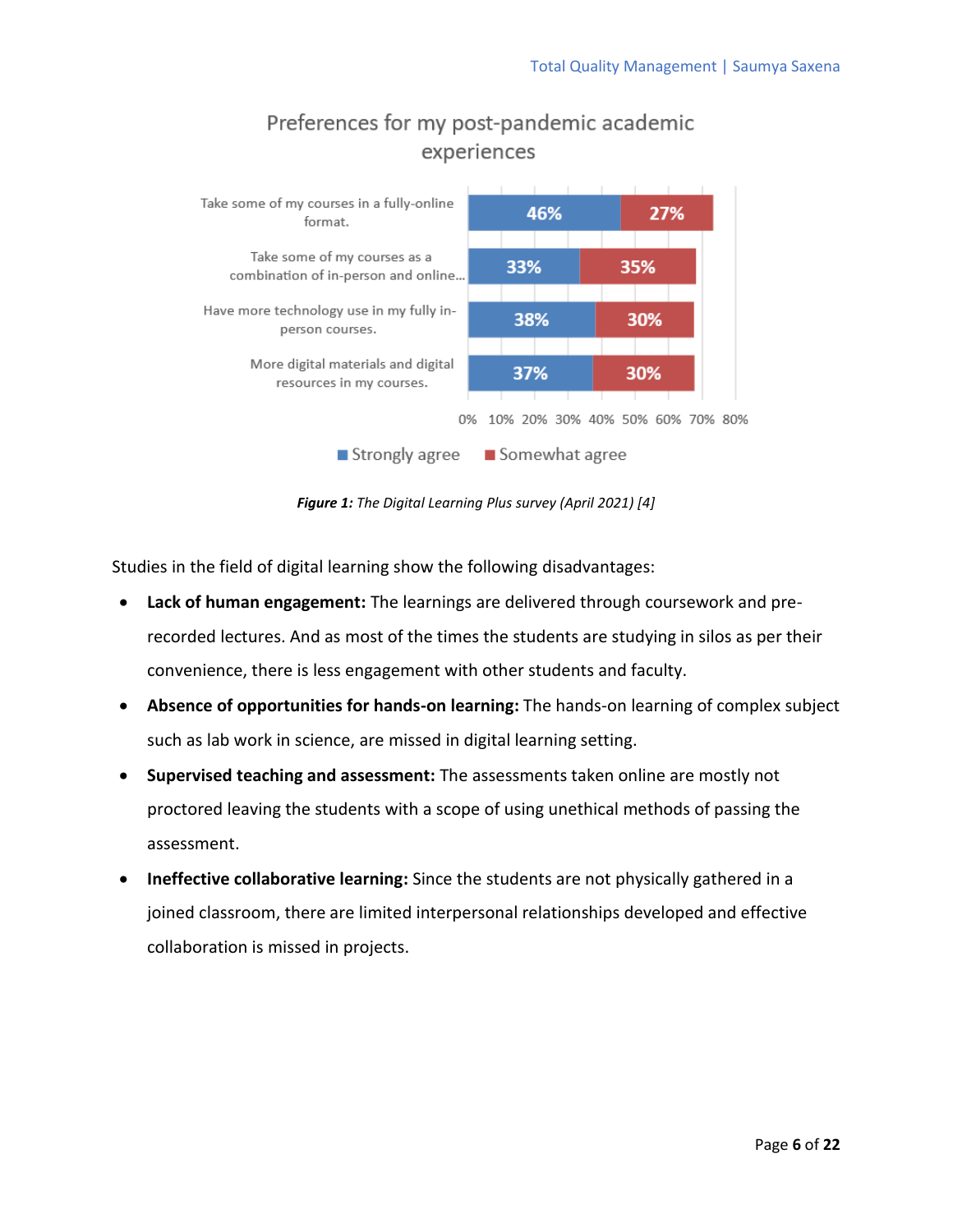### **Research Methodology**

Based on the literature findings there were four areas identified to study quality issues in digital learning platforms:

- 1. Digital Course Content: This includes the quality of structure, design, and content of the course materials and if the materials were engaging and effective enough to meet the learning objectives of the course.
- 2. Digital Course Assessment: This area explores the effectiveness of online assessments in evaluating student's understanding of the course.
- 3. Platform Interface: This examines the digital learning platform from the technical standpoint. It checks aspects such as user-friendliness, instructional design, accessibility, and interoperability.
- 4. Collaboration Methods: This area analyzes how well the platform serves the students as a tool to collaborate and communicate with class members and faculty.

To further investigate quality of digital learning platforms from the perspective of students, a structured (Appendix A) was prepared based on the areas identified above. The questionnaire was floated to students at different schools and universities and a total of 24 responses was received. In addition to the questionnaire, four semi-structured interviews were conducted with students and professionals working in the digital learning domain to better understand the quality issues.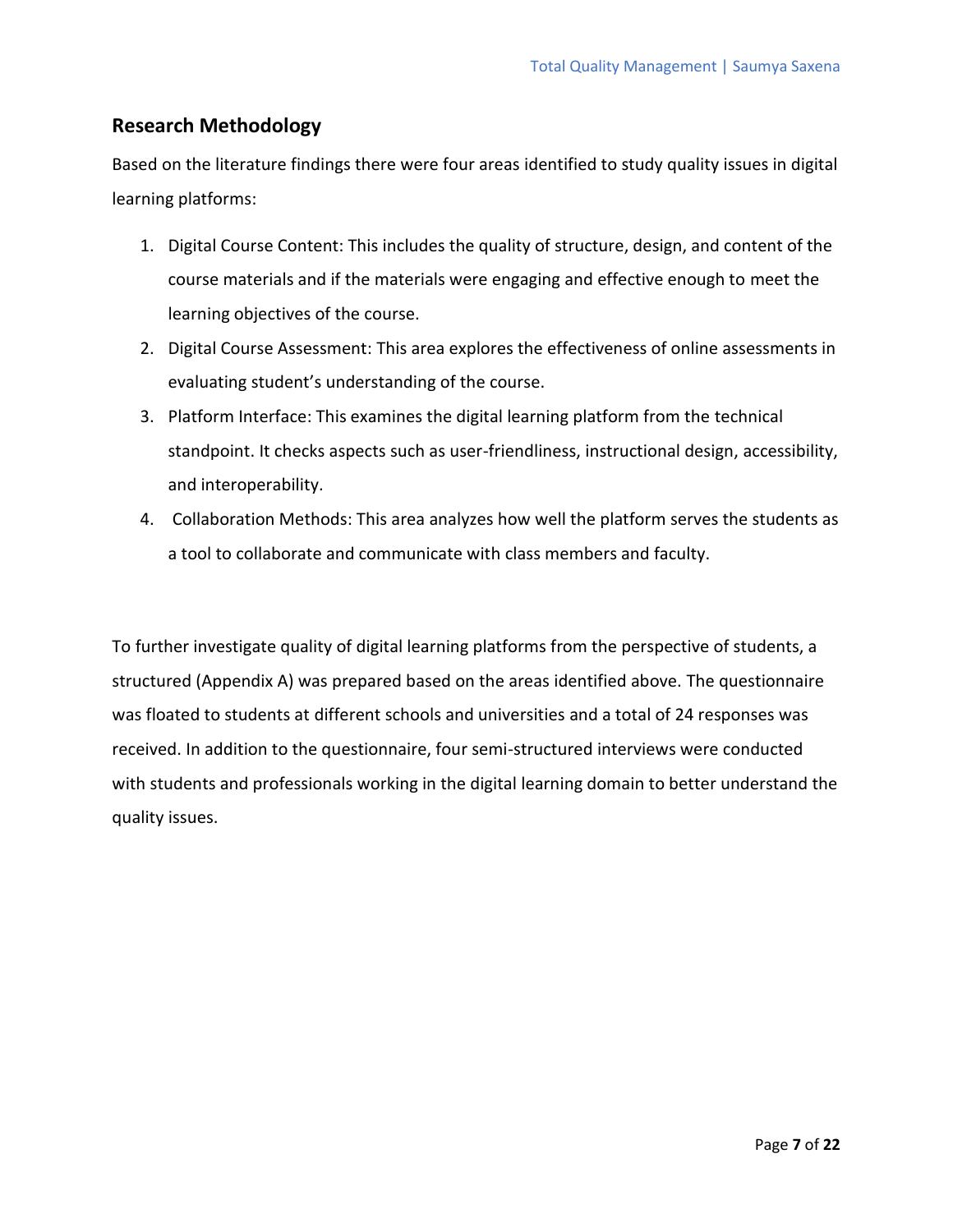## **Research Findings**

There were 24 responses received from the questionnaire. The demographics of respondents is summarized below:



*Figure 2: Demographics of respondents*

Following charts depict the students' rating of various aspects of each quality area.



*Figure 3: Analysis of Digital Course Content Figure 4: Analysis of Digital Course Assessment*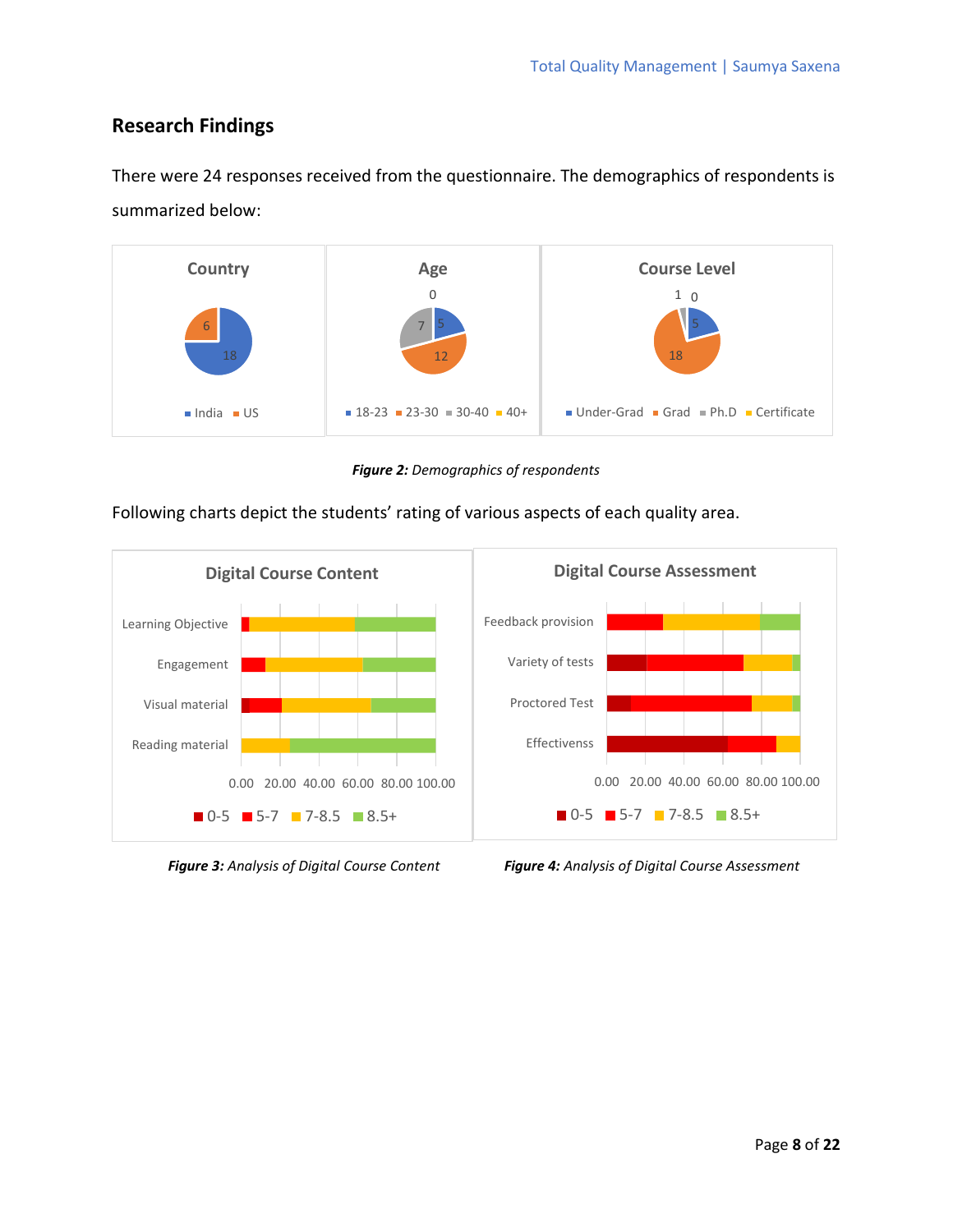

*Figure 5: Analysis of Platform Interface Figure 6: Analysis of Collaboration Methods*

A comparison of all four areas shows that platform interface had least student satisfaction followed by digital course assessment, and then collaboration methods. The students were well satisfied with the digital course content hinting slight scope of improvement to enhance the engagement level of course.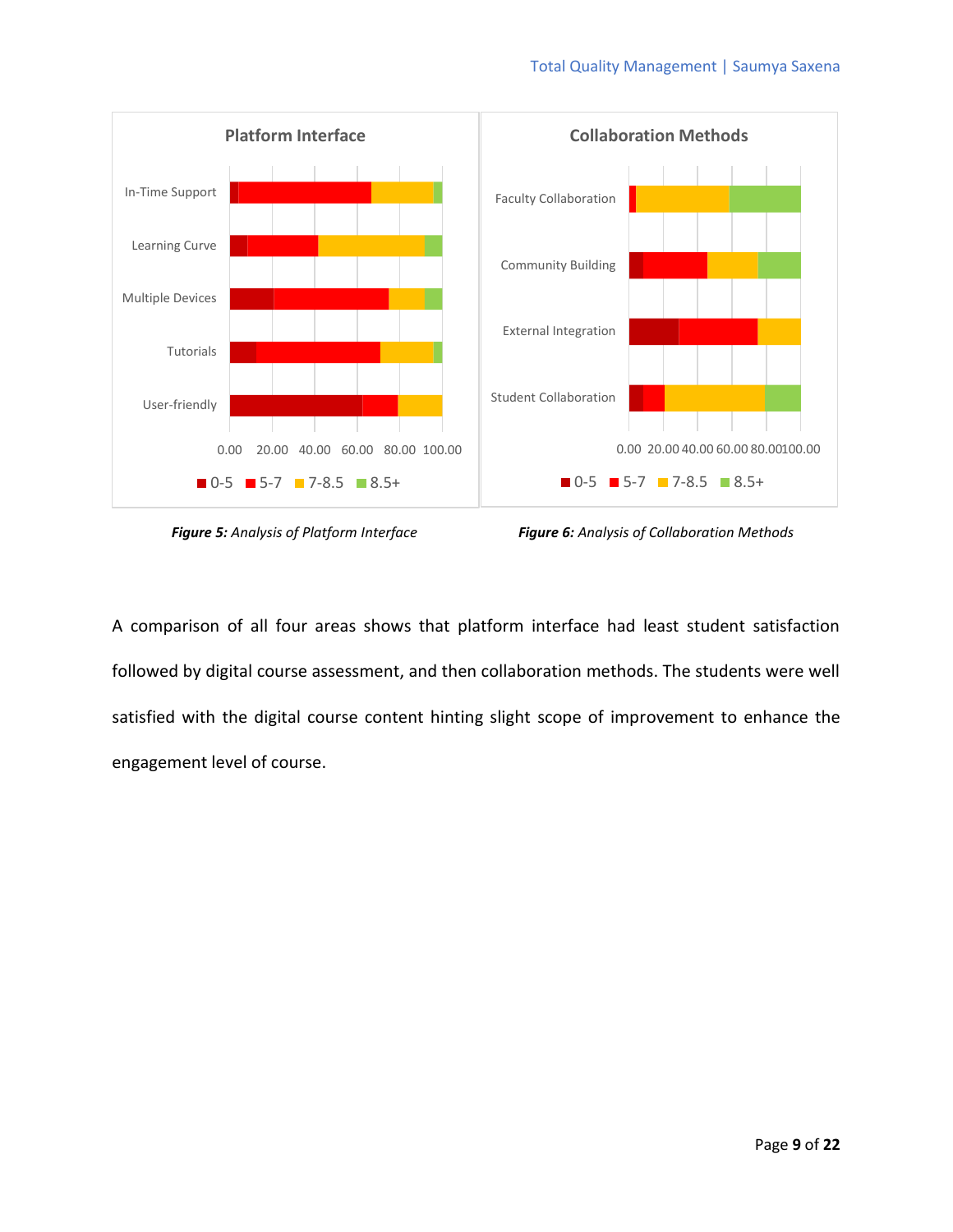

 *Figure 7: Comparison of the four areas of research*

**Table 1** summarizes the key quality issues identified from the research.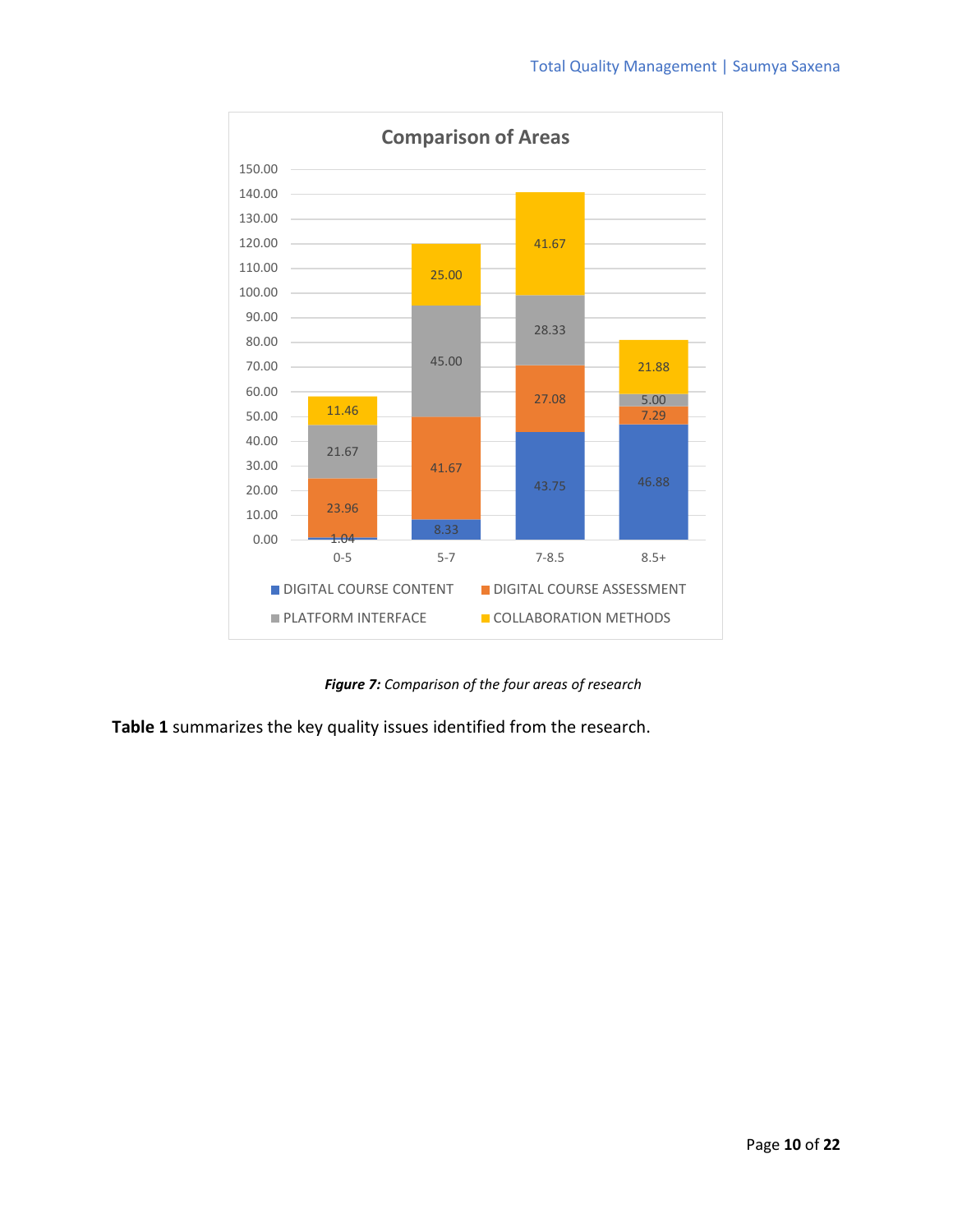| <b>Digital Course Content</b>                      | <b>Digital Course</b><br><b>Assessment</b>                    | <b>Platform Interface</b>                                            | <b>Collaboration</b><br><b>Methods</b>                        |
|----------------------------------------------------|---------------------------------------------------------------|----------------------------------------------------------------------|---------------------------------------------------------------|
| Course content is less<br>interactive and engaging | Assessment is not<br>proctored mostly                         | Insufficient dashboards<br>with considerably basic<br>information of | Limited integration<br>with other learning<br>systems such as |
| Lack of visually rich<br>materials in course       | Lack of support to<br>several types of                        | upcoming classes                                                     | LinkedIn, Coursera etc.                                       |
| content                                            | assessments                                                   | Access required across<br>devices such as phones,                    | Limited collaboration<br>with other students for              |
|                                                    | Proctored tests are<br>sometimes on a                         | iPads etc.                                                           | project work                                                  |
|                                                    | different platform<br>resulting in many<br>technical glitches | Lack of in-time support<br>provided for technical<br>issues faced    |                                                               |

#### *Table 1: Key Quality Issues*

Since platform interface and digital course assessment were recorded as areas with lowest quality among four, they were analyzed further using Pareto Charts. Also, in order to develop a quality improvement plan, the aspects having scores between 0-5 were considered to be the critical area requiring improvement.



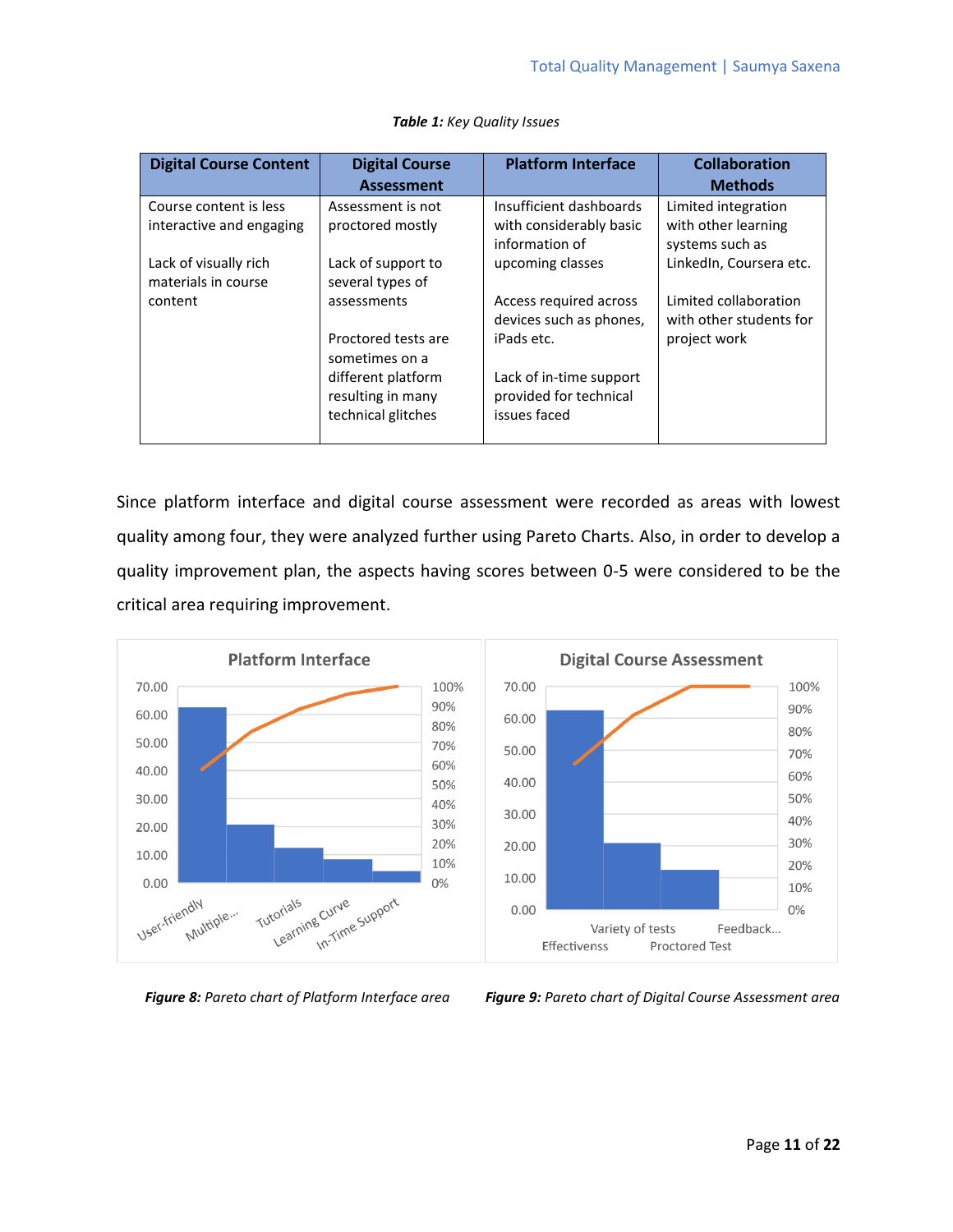### **Recommendations**

Total quality management is one of the emerging areas of management. According to the definitive text, Total Quality: A User's Guide for Implementation [12]*,* Total Quality Management (TQM) is a management technique based on the idea that all "employees continuously improve their ability to provide on-demand products and services that customers will find of particular value." Techniques and methodologies of TQM are being widely used and appreciated in every industry including education sector. Applying TQM to education includes achieving high quality in all aspects of education such as course design, course delivery, teaching methods, technology etc.

This paper explores the TQM methodologies and practices to address the identified quality issues of digital learning platforms. The recommendation in the paper is based on the **Continuous Process Improvement** methodology of TQM.

The quality improvement plan is divided into two phases:

- 1. **Phase 1**: This phase would focus on resolving the critical issue areas i.e., platform interface, and digital course assessment, identified as part of this study. An enhanced version of the platform called beta version would be developed and implemented in a controlled environment. The results of the implementation would be analyzed and assessed against the decided performance measures to evaluate the quality of beta version.
- 2. **Phase 2:** If the findings of phase 1 show high quality results, then the Beta version would be implemented in real-time environment. Continuous feedback would be taken from students and furthers plans would be designed to address the quality issues, if recorded any.

The phase wise approach of quality improvement is based on the **Plan-Do-Check-Act** (PDCA) cycle of continuous process improvement. PDCA is an iterative process of continuous improvement of products and services in business.

#### **Phase 1 – PDCA**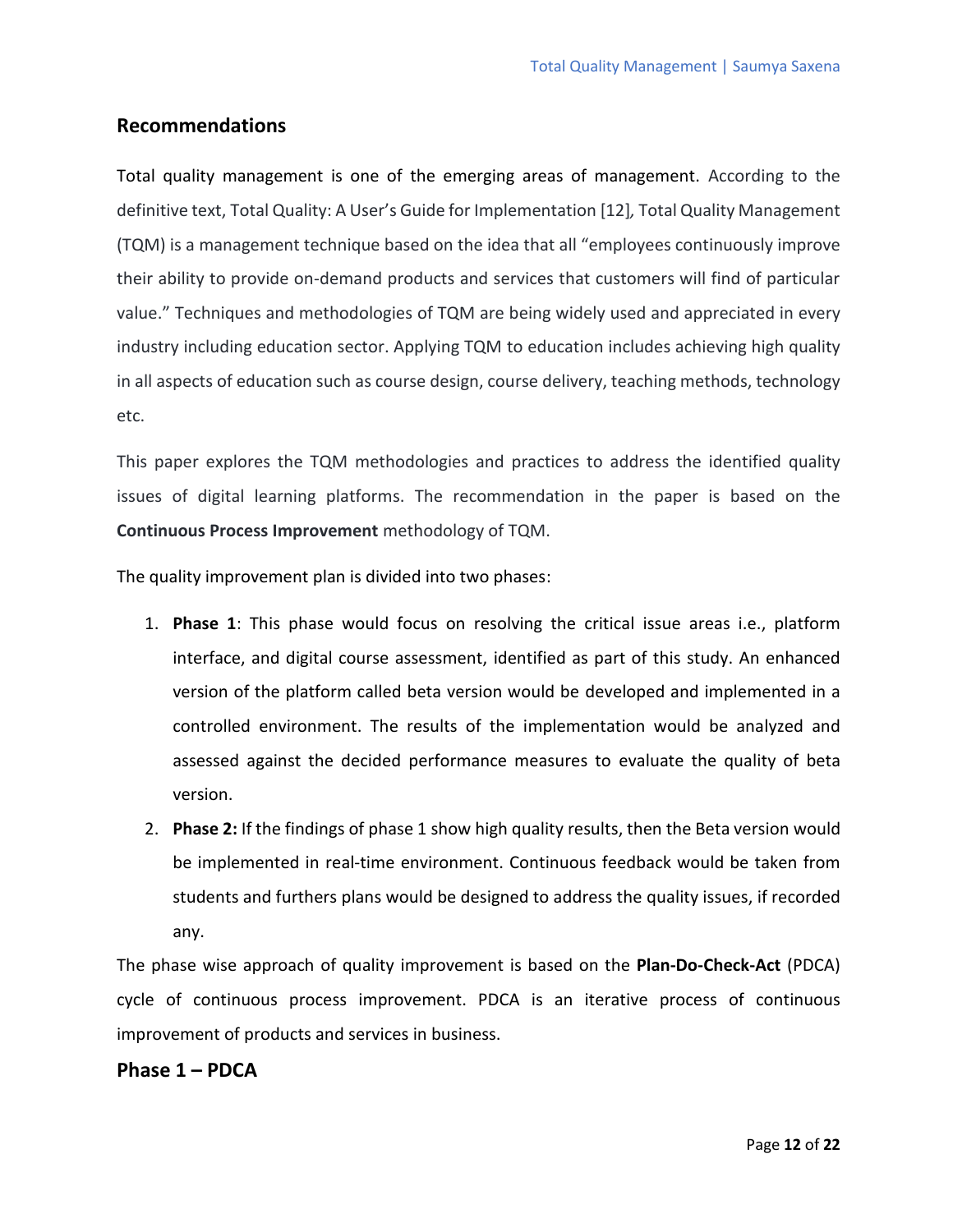**Plan:** The objectives and approach to implement improvement plan are designed in this phase.

In the current, there are four major activities described as part of this phase.

- **Identify Key Issues:** The key issues are already identified in this study as follows:
	- o Platform Interface
		- Poor user-friendliness
		- Inaccessibility across multiple devices
	- o Digital Course Assessment
		- Lack of technical compatibility with proctored tests
		- Ineffective assessments
- **List Possible Solutions:** To improve quality of the digital learning platform, certain quality standards and frameworks are suggested.
	- o Quality Standards
		- ISO 25010: This determines which quality characteristics will be taken into account when evaluating the properties of a [software product](https://12monthsloansbadcredit.com/blog/impact-digitalization-financial-services/) [8]. ISO 25010 comprises the eight quality characteristics shown in the following figure. It would help to address issues related to interoperability, performance efficiency etc.



#### *Figure 10: Quality characteristics of ISO 25010*

■ ECB Check: It is a quality improvement scheme which supports organizations to measure how successful their e-learning programs are and allows for continuous improvement though peer collaboration and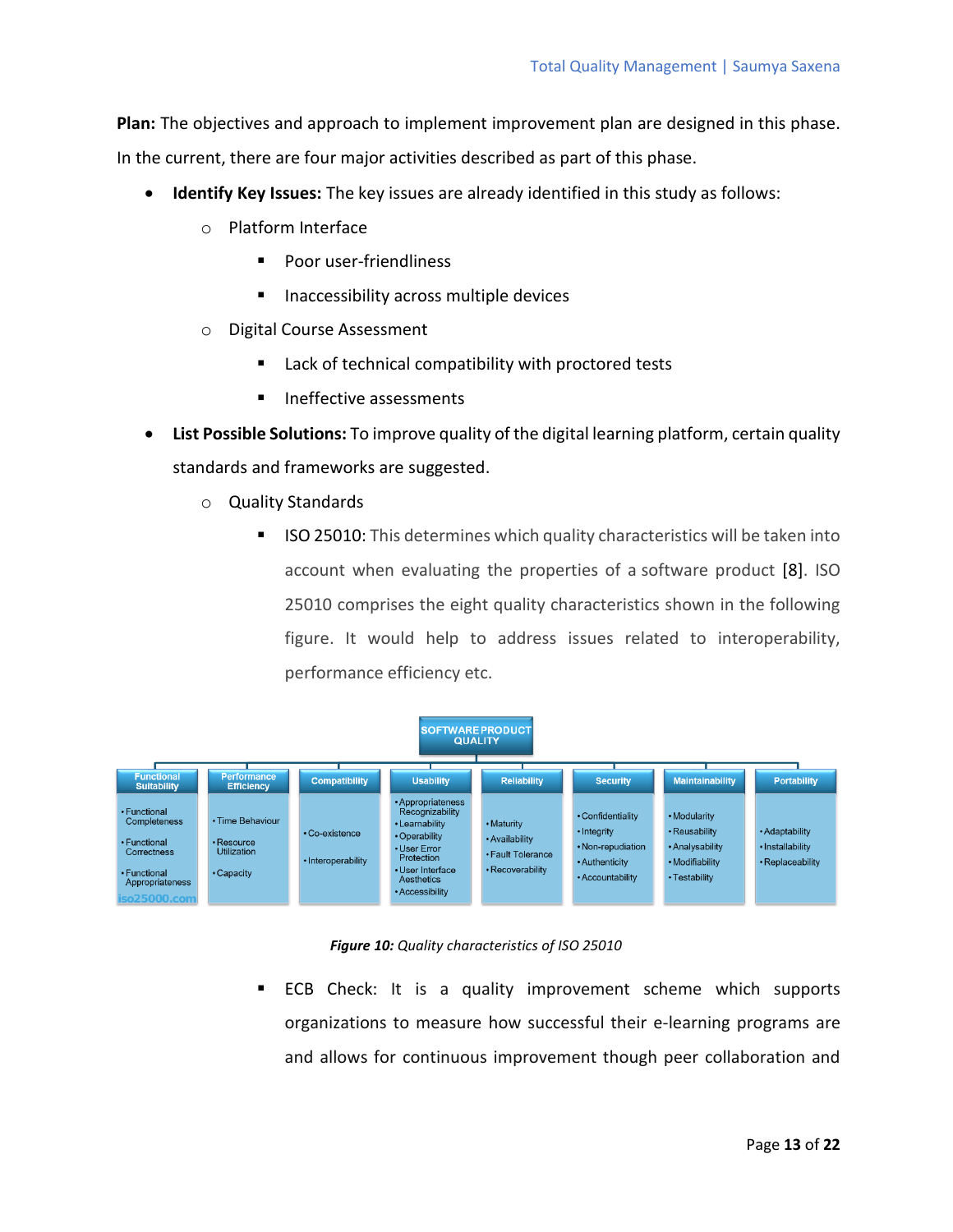benchmarking [9]. It is a certification tool and can be used for internal quality check of the courses and programs.

- o Quality Frameworks
	- Shareable Content Object Reference Model (SCORM): It is a set of technical standards for eLearning products and provides the communication method and data models that allow eLearning content and learning management systems to work together [10]. SCORM is composed of three sub-specifications. Content packaging specifies how content should be packaged and described. Run-Time specifies how content should be launched, how data communicates with the LMS and includes the spec for the data model of that communication. Lastly, Sequencing specifies how a learner can navigate between parts of a course.
	- IEEE 1484 IEEE standard for learning object metadata: IEEE1484.12.1- 2020 specifies a conceptual data schema that defines the structure of a metadata instance for a learning object [11]. A metadata instance for a learning object describes relevant characteristics of the learning object to which it applies. Such characteristics can be regrouped in general, life cycle, meta-metadata, educational, technical, educational, rights, relation, annotation, and classification categories.
- **Define Performance Measures:** To validate if the updated version has successfully overcome the quality issues, it is imperative that performance measures are determined. Some of these are listed below:
	- o Quality standards compliance such as ECB check certification.
	- o Also, the updated version can be assessed quantitatively on following parameters:
		- $\blacksquare$  Ease of use
		- Accessibility
		- Interoperability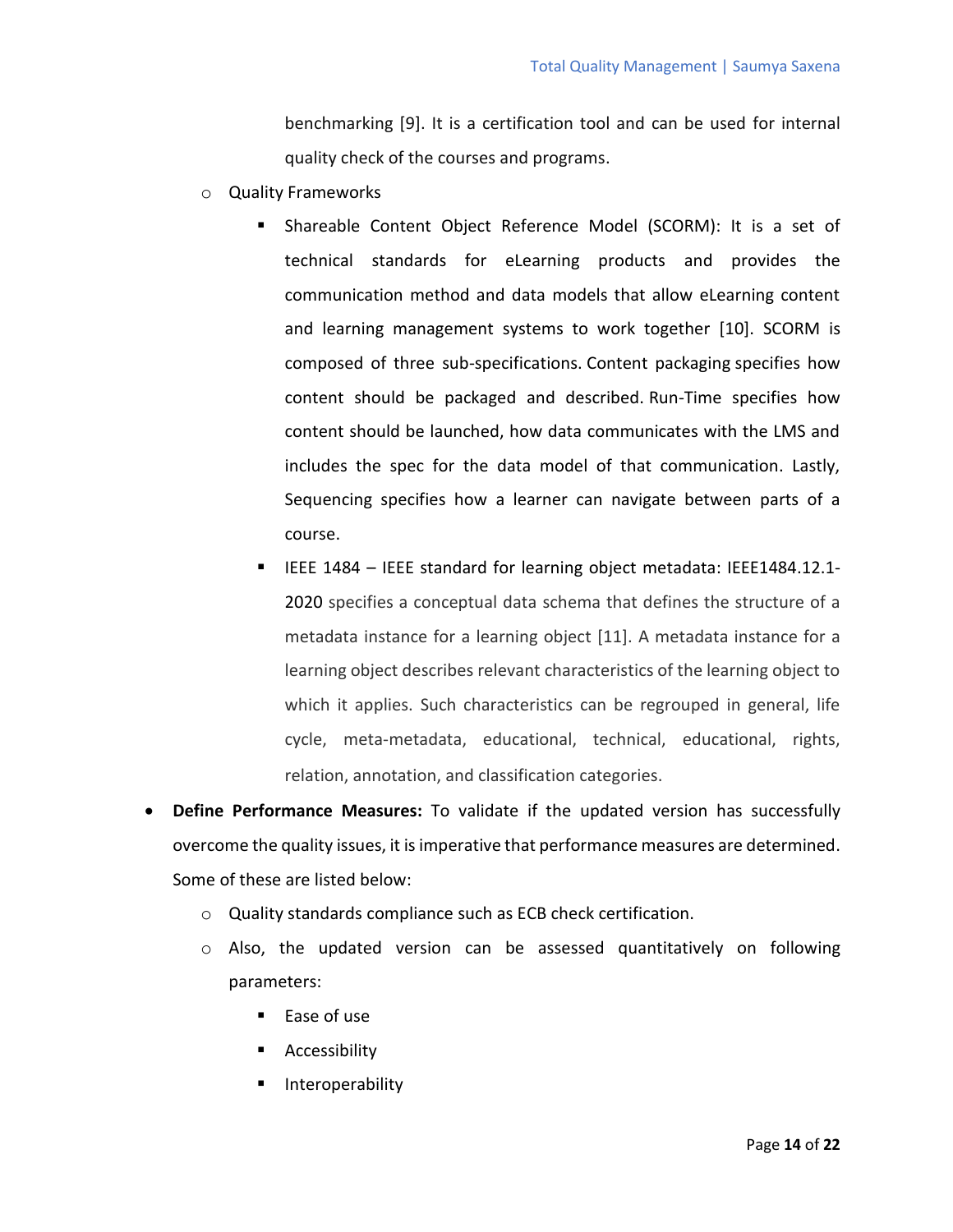- Technical Support
- **Determine Measurement Methods:** Once the performance measures are decided, the methods to measure these must be described. This may include:
	- o Peer reviews
	- o Formal feedback through structured survey/questionnaire
	- o Defining control limits would help to determine the future course of action. The qualitative parameters described above can be used to calculate an overall score called Performance Index (PI):
		- PI > 9: Implement the version to next level
		- 8 < PI < 9: Take corrective actions and improve the score
		- $\blacksquare$  PI < 8: Go back to plan phase and re-plan.

**Do:** Once the plan is final, it is time to implement the plan. This phase includes performing technical changes to comply with selected quality standards and realigning design to comply with selected quality frameworks. The Beta version would be implemented internally by offering a course to the employees of the organization developing the platform and testing the platform with their help. Formal feedback on platform performance from the employees would be taken to evaluate performance efficiency. Weekly peer reviews throughout the design and implementation phase should be conducted to collaboratively verify and test the updated features.

**Check:** This stage is about checking if the implemented plan or solution has met its objectives successfully or not. In this stage, check if the solution is compliant with quality standards such as ECB Check certification. The feedback results must be assessed against the defined quantitative parameters. If the performance results deviate beyond control limits, then go back to Plan phase and take corrective actions.

**Act:** This is the last stage of PDCA cycle in which if everything looks good then the plan is implemented in real environment. If the feedback results display high quality, then implement the beta version in universities and schools. Since PDCA is a process of continuous improvement, the cycle must be repeated to provide enhance quality results in future.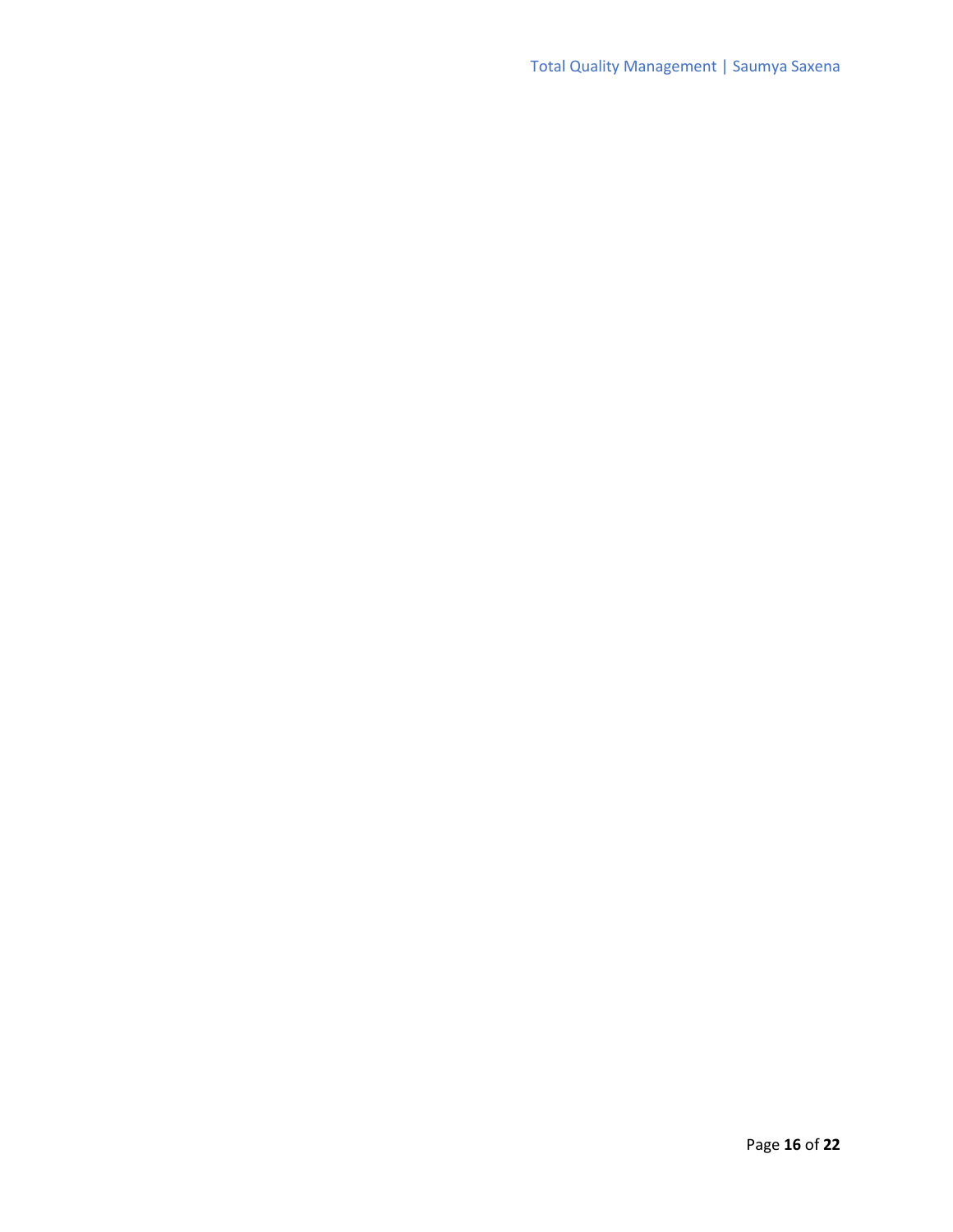#### **Phase 2 – PDCA**

Once the beta version has passed all quality checks and requirements, it is ready for implementation in the schools and universities. At the time of implementing this new version, training sessions must be conducted with students to describe the enhance features of the learning platform. This will facilitate the smooth transition of students from old version of digital learning platform to new version. It is also suggested that advanced technology be utilized such as the artificial intelligence enabled chatbot to provide real-time technical support to students. This phase is also based on PDCA cycle, and the beta version would be considered as the baseline for this phase.

**Plan:** This phase would address the remaining quality issue areas i.e., collaboration methods and digital course content of the study. The quantitative parameters to evaluate performance would be flexibility and collaboration.

**Do:** Just like the previous phase, the Do stage would include making technical and design changes to the platform. The course content would be updated to increase engagement and learning for the students. It is suggested that the next version be first implemented in a smaller size of school to test the new features in a controlled method. A round of workshop would facilitate explaining the new features to school students.

**Check:** In this stage, reviews must be taken from end-users i.e., students through a structured questionnaire. These reviews must be analyzed and assessed based on the decided quantitative parameters of Phase 2. If there are quality deviations noted beyond the control limits, then replanning or re-designing should be done to address those deviations.

**Act:** Once the next version shows high quality results, it is ready to be implemented in larger size or all universities and schools. The next round of PDCA cycle must also be planned and initiated at the end of this phase.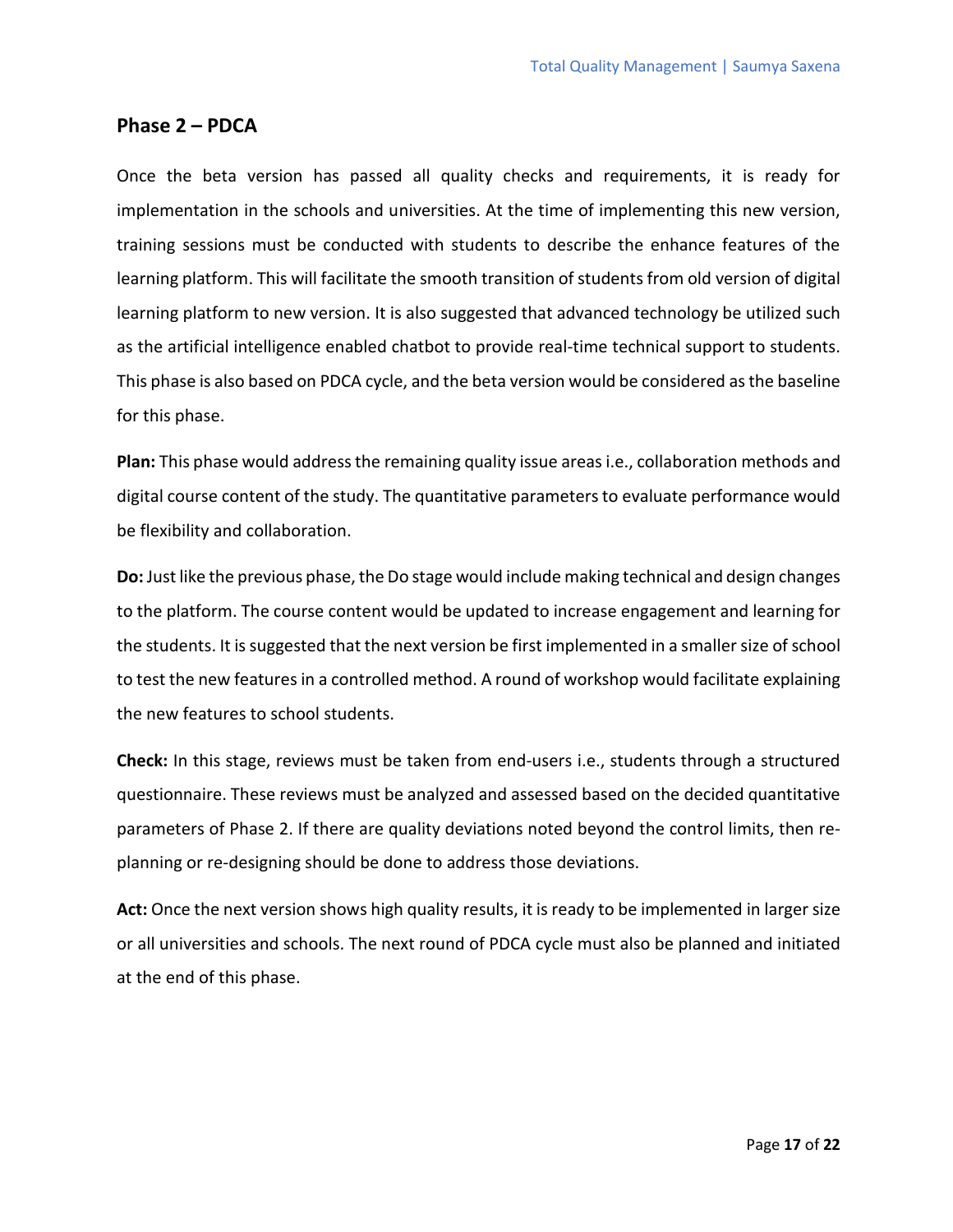#### **Conclusion**

This study demonstrated that although digital learning has a positive effect on students and meets their educational needs to a significant degree, there are still certain areas where quality improvement is essential for an overall high-quality learning. It comprehensively enlisted the quality issues faced in current digital learning platforms.

The Total Quality Management tools and methods were explored to devise a strategy of improving quality based on Continuous Process Improvement methodology of TQM. The study describes a phased-approach of quality improvement based on Plan-Do-Check-Act cycle and how it can be used to enhance the quality of digital learning platforms.

This approach may be applied by people working in the digital learning domain to improve the quality of their platforms and offer a seamless and effective learning experience to students.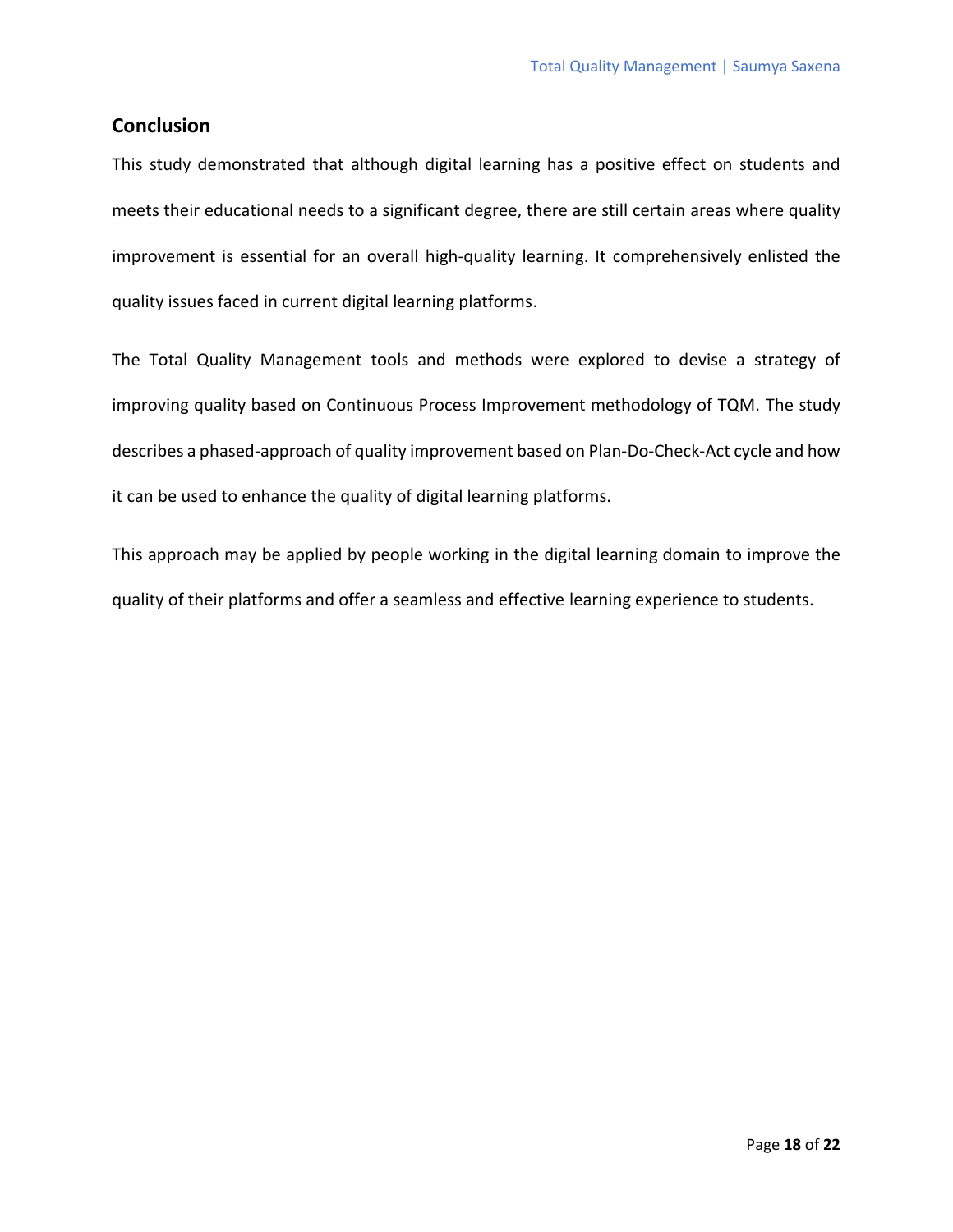## **Future Research**

This paper has some limitations which should be addressed in future research. The study was conducted for a limited number of students, and it may be extended to a wider audience from different demographics.

Also, there is scope to explore aspects of quality from the perspective of faculty and teaching staff.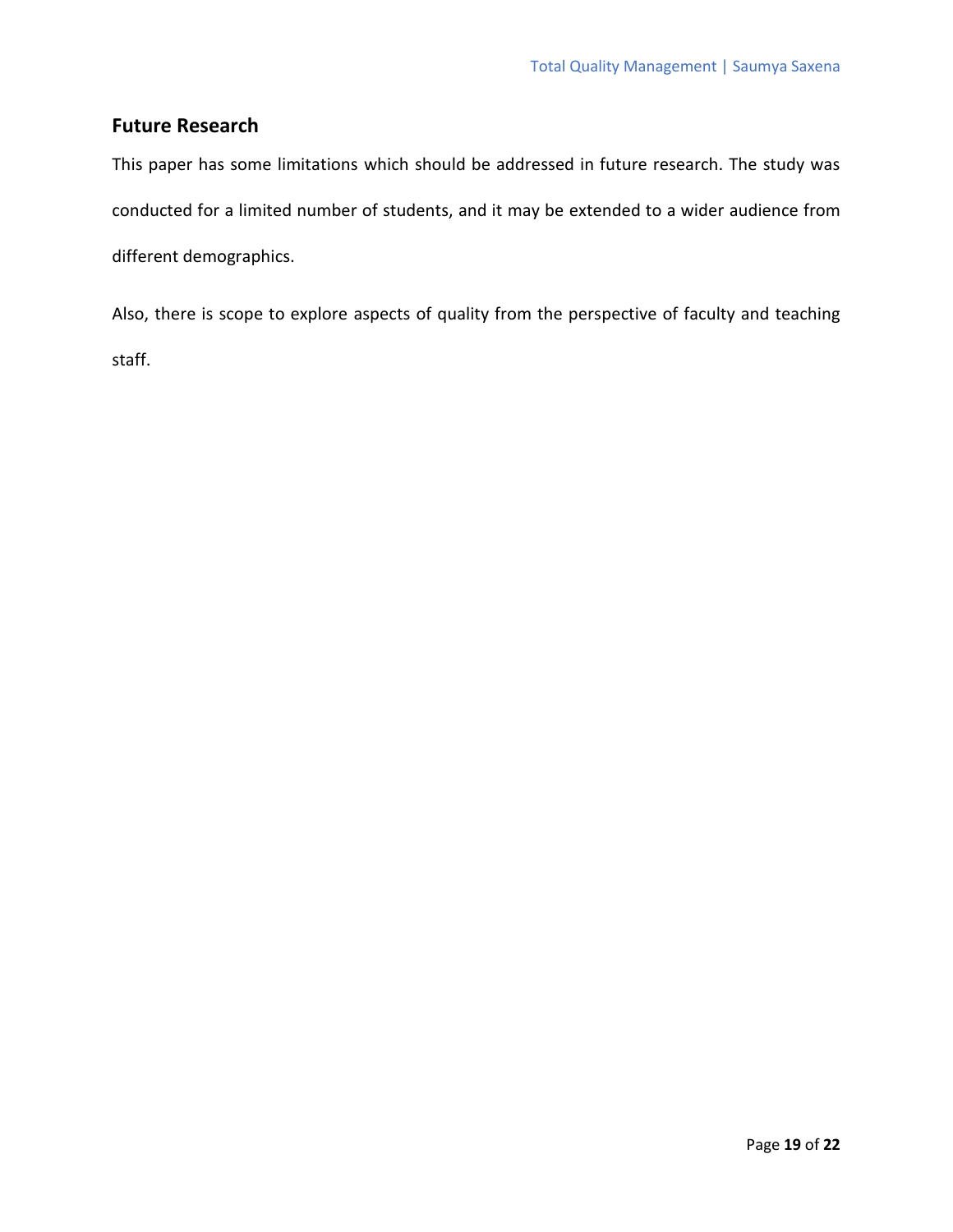#### **References**

[1] Ming-Hung Lin, Huang-g Chen, Kuang-Sheng Liu, June 2017; 'A Study of the Effects of Digital Learning on Learning Motivation and Learning Outcome', Eurasia Journal of Mathematics, Science and Technology Education

[2] Otto Peters, June 2000; 'Digital Learning Environments: New Possibilities and Opportunities', [International Review of Research in Open and Distributed Learning](http://www.erudit.org/en/journals/irrodl/)

[3] John Kirriemuir, Ceangal, February 2002; 'Video Gaming, Education and Digital Learning Technologies', D-Lib

[4] Lindsay McKenzie, April 2021; 'Students Want Online Learning Options Post-Pandemic', Inside Higher Ed

[5] Bibi Noraini Mohd Yusuf, Jihan Ahmad, May 2020; 'Are we Prepared Enough? A Case Study Of Challenges In Online Learning In A Private Higher Learning Institution During The Covid-19 Outbreaks', Advances in Social Sciences Research Journal – Vol.7, No.5

[6] N. M. Vasylyshyna, 2020; 'Benefits of digital learning application at universities', Zhytomyr Ivan Franko State University Journal

[7] Dedi Prestiadi, Wildan Zulkarnain, Raden Bambang Sumarsono, December 2019; 'Visionary Leadership in Total Quality Management: Efforts to Improve the Quality of Education in the Industrial Revolution 4.0', Atlantis Press

[8] ISO/IEC 25010, ISO 25000 software and data quality; [https://iso25000.com/index.php/en/iso-](https://iso25000.com/index.php/en/iso-25000-standards/iso-25010)[25000-standards/iso-25010](https://iso25000.com/index.php/en/iso-25000-standards/iso-25010)

[9] Open ECB Check; <http://www.ecb-check.org/>

[10] SCORM.com, SCORM solved and explained;

[https://scorm.com/?utm\\_source=google&utm\\_medium=natural\\_search](https://scorm.com/?utm_source=google&utm_medium=natural_search)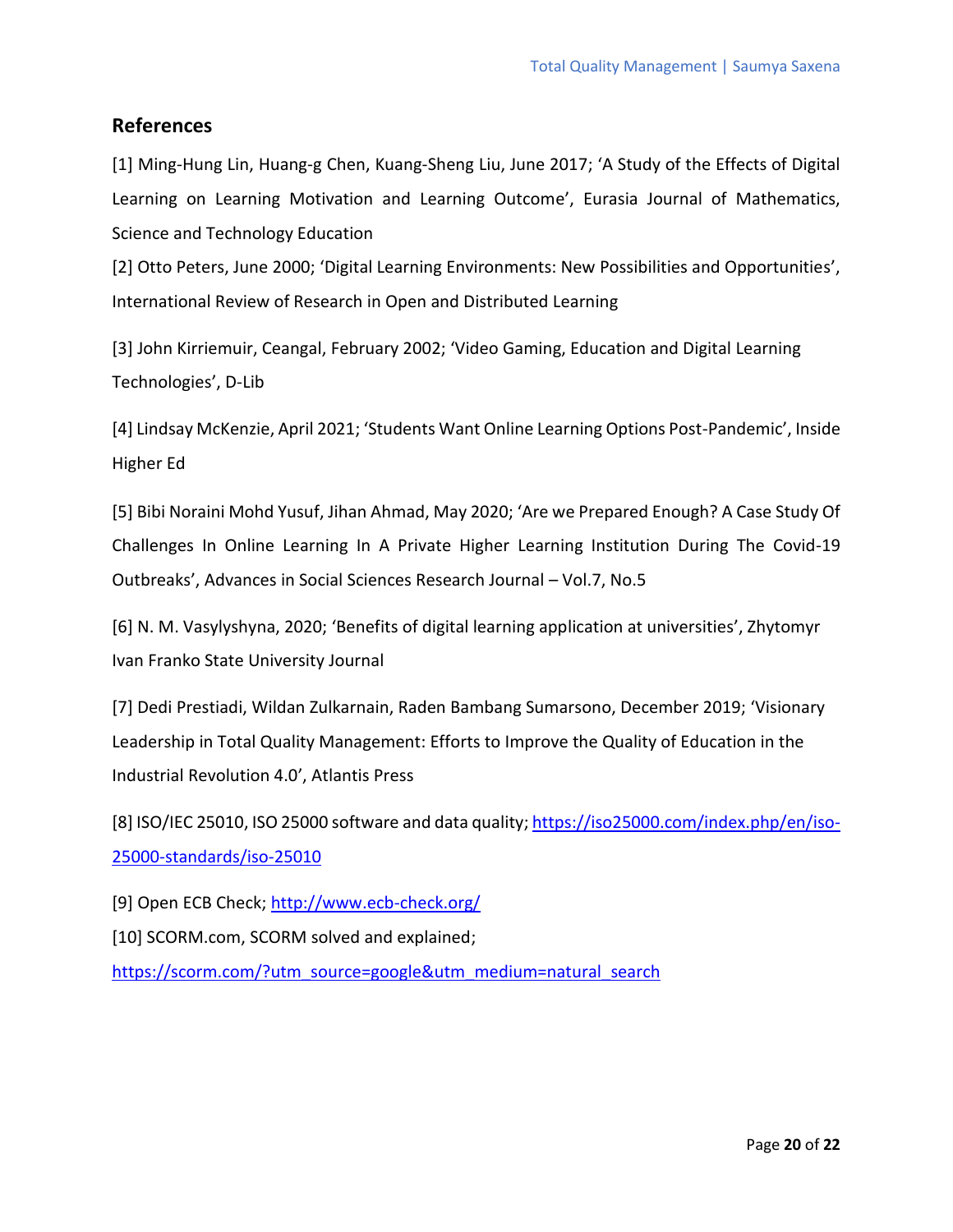[11] IEEE Xplore, November 2020, 'IEEE 484.12.1-2020 - IEEE Standard for Learning Object Metadata', IEEE

[12] [Book] Dan Ciampa, 1992; '*Total Quality: A User's Guide for Implementation'* Addison-Wesley